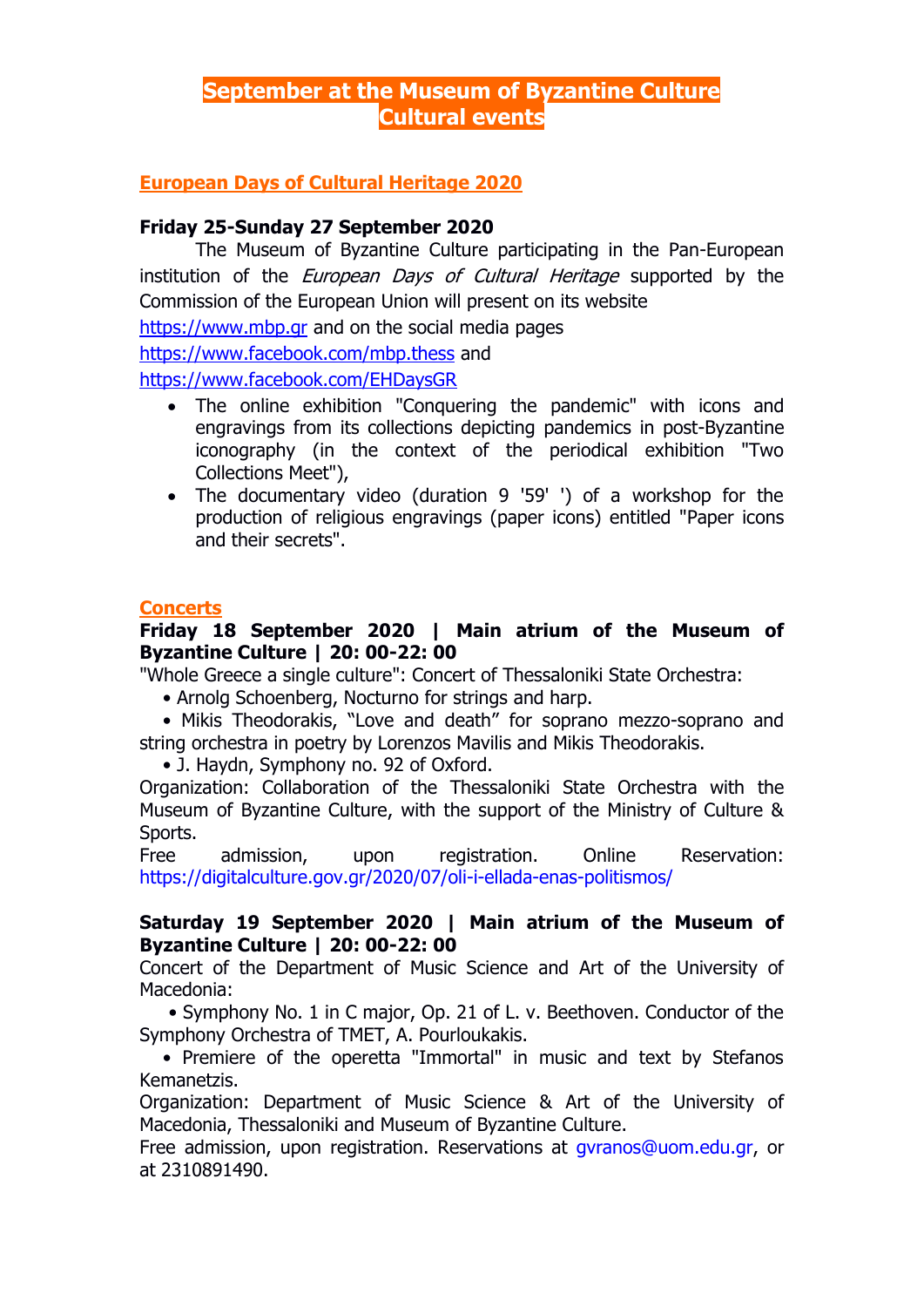## **Sunday 20 September 2020 |Main atrium of the Museum of Byzantine Culture | 20: 00-21: 00**

"OK BOOMER". First official presentation of chamber music works by George Magalios.

Organization: Co-production of the Department of Music Science and Art of the University of Macedonia, Thessaloniki and the Museum of Byzantine Culture.

Free admission, upon registration. Reservations at [gvranos@uom.edu.gr,](mailto:gvranos@uom.edu.gr) or at 2310891490.

## **Friday 25 September 2020 | Main atrium of the Museum of Byzantine Culture | 21: 00-22: 00**

3rd Thessaloniki International Accordion Festival "Reedblocks":

- Works of the online competition "Accordionists composing".
- Concert with the Jazz Quartet "GoJam". George Tsiatsioulis, Accordion, Lefteris Chavoutsas, Guitar, Giannis Angelopoulos, Percussion, Petros

Varthakouris, bass, Jan van Engel, Drums.

Organized by: The Thessaloniki International Accordion Festival and the Museum of Byzantine Culture.

Free admission, upon registration. Reservations from September 15 at: 6979 667365 or [reedblocks.festival@gmail.com](mailto:reedblocks.festival@gmail.com)

# **Saturday 26 September 2020 | Main atrium of the Museum of Byzantine Culture | 21: 00-22: 00**

Project "Silent Cross". Musico-cinematic event.

Organization: Association of Friends of the Historic Center of Thessaloniki and Museum of Byzantine Culture.

Free entrance, by invitation. Reservation at [thessistorikokentro@gmail.com,](mailto:thessistorikokentro@gmail.com) [dpapadd@gmail.com,](mailto:dpapadd@gmail.com) or at 6944618927, 6972252708.

# **Sunday 27 September 2020 | Main atrium of the Museum of Byzantine Culture | 21: 00-22: 00**

3rd Thessaloniki International Accordion Festival "Reedblocks".

• Traditional music concert, "Thrace Updated".

Organized by: The Thessaloniki International Accordion Festival and the Museum of Byzantine Culture.

Free admission, upon registration. Reservation from September 15 at: 6979 667365 or [reedblocks.festival@gmail.com.](mailto:reedblocks.festival@gmail.com)

# **Theatrical Performances**

**Thursday 10 September 2020 | Main atrium of the Museum of Byzantine Culture | 17: 30-21: 00 POSTPONED**

"The Theater again" a three-day event of the "Protasi" Theater Group:

 • "Letter to the Father" by Franz Kafka, directed by Stelios Vrachnis. Performers: Vassilis Bogdanos, Apostolos Linardos, Panagiotis Anagnostopoulos.

 • Lectures and discussion on "Thought, Scripture, Face: from author to viewer". Speakers: Dimitris Dimitriadis (writer, poet, translator), Dimitra Mitta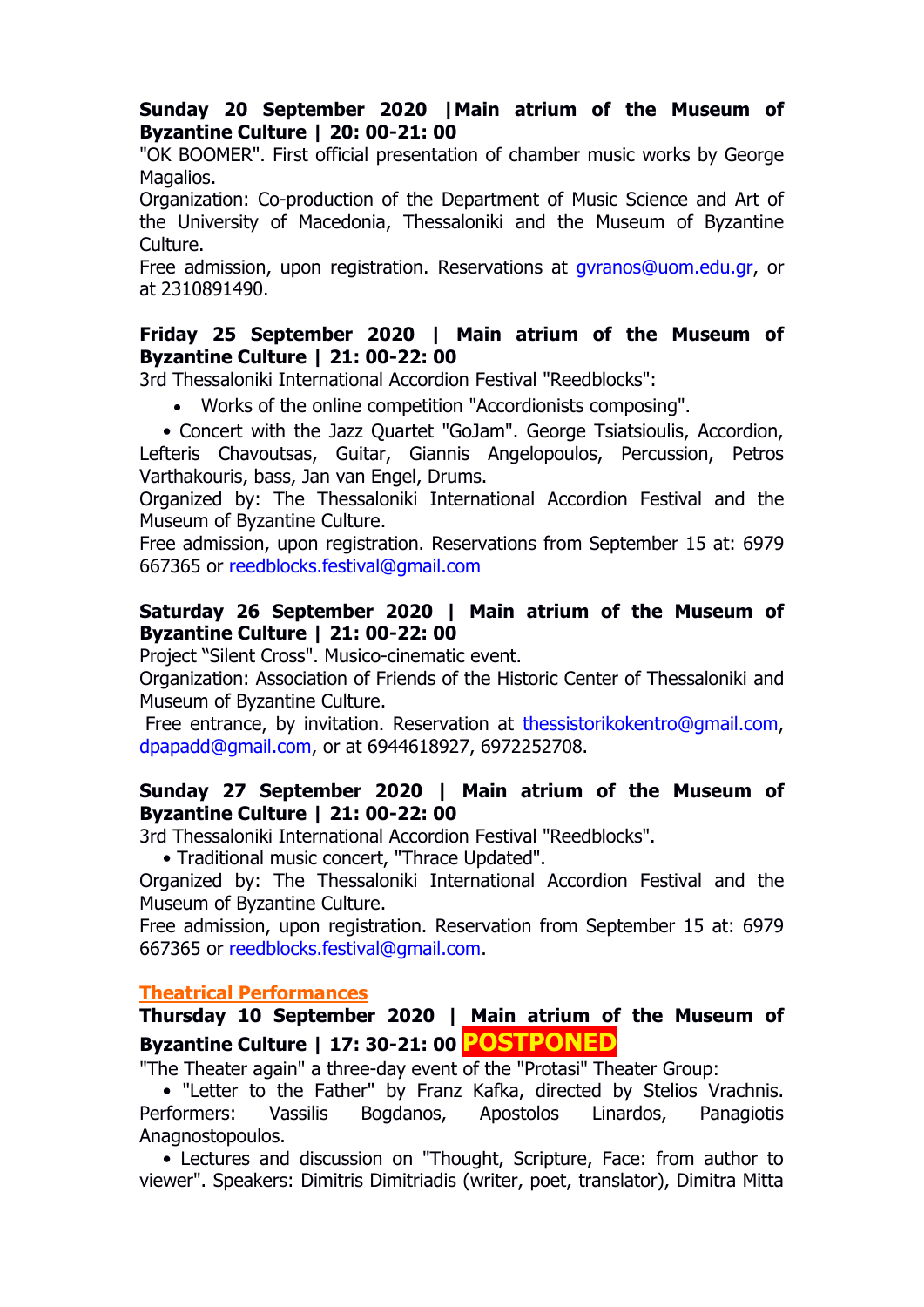(philologist, writer, playwright), Magdalene Bekri (actor, philologist), Evdokimos Tsolakidis (director, actor, founder of "Theatro ton allagon" ).

Organized by: The "Protasi" Theater Group and the Museum of Byzantine Culture.

Admission is free, upon registration. Reservations: Link facebook event: http://m.me/theatroprotasi (sending: Name, day, number of people, contact phone). Tel. Reservations: 6970623600.

# **Friday 11 September 2020 | Main atrium of the Museum of Byzantine Culture | 17: 30-21: 00 POSTPONED**

"The Theater again" a three-day event of the "Protasi" Theater Group:

• "Art or in these ashes" by Dimitris Dimitriadis

directed by Stelios Vrachnis. Performers: Vassilis Bogdanos, Apostolos Linardos, Panagiotis Anagnostopoulos.

 • Lectures and discussion on "Theater in the Age of Immobility". Speakers: Dimitris Dimitriadis (writer, poet, translator), Dimitra Mitta (philologist, playwright, writer), Gianna Tsokou (playwright), Eva Sofronidou (KTHBE actress, dancer), George Vraglogos (actor) director).

Organized by: The "Protasi" Theater Group and the Museum of Byzantine Culture.

Free admission, upon registration. Reservations: Link facebook event: http://m.me/theatroprotasi (Please send: Name, day, number of people, contact phone). Tel. Reservations: 6970623600.

# **Saturday 12 September 2020 | Main atrium of the Museum of Byzantine Culture | 17: 30-21: 00 POSTPONED**

"The Theater again" a three-day event of the "Protasi" Theater Group:

• Presentation of the book "Thebaid" by Dimitra Mitta.

Speakers: Kalliopi Exarchou (Associate Professor of Theatrology at the Department of French Language and Literature of AUTh), Dimitra Mitta (writer), Dimitris Dimitriadis (playwright, translator, poet).

Organized by: The "Protasi" Theater Group and the Museum of Byzantine Culture.

Free entrance, upon registration. Reservations: Link facebook event: http://m.me/theatroprotasi (Please send: Name, day, number of people, contact phone). Tel. Reservations: 6970623600.

Safety protocols imposed by the pandemic are in full force and therefore places are limited and available by the organizers electronically and by name, while spectators should follow the instructions and recommendations of the Committee of Experts COVID-19 of the Ministry of Health for safe attendance at archeological sites and museums. The use of a non-medical mask is necessary when attending, during and leaving the event. For safety reasons and to avoid delays and overcrowding, it is recommended to arrive early, at least 30' before the event, after that the seats will be available again.

Entry will not be permitted after the opening of the event.